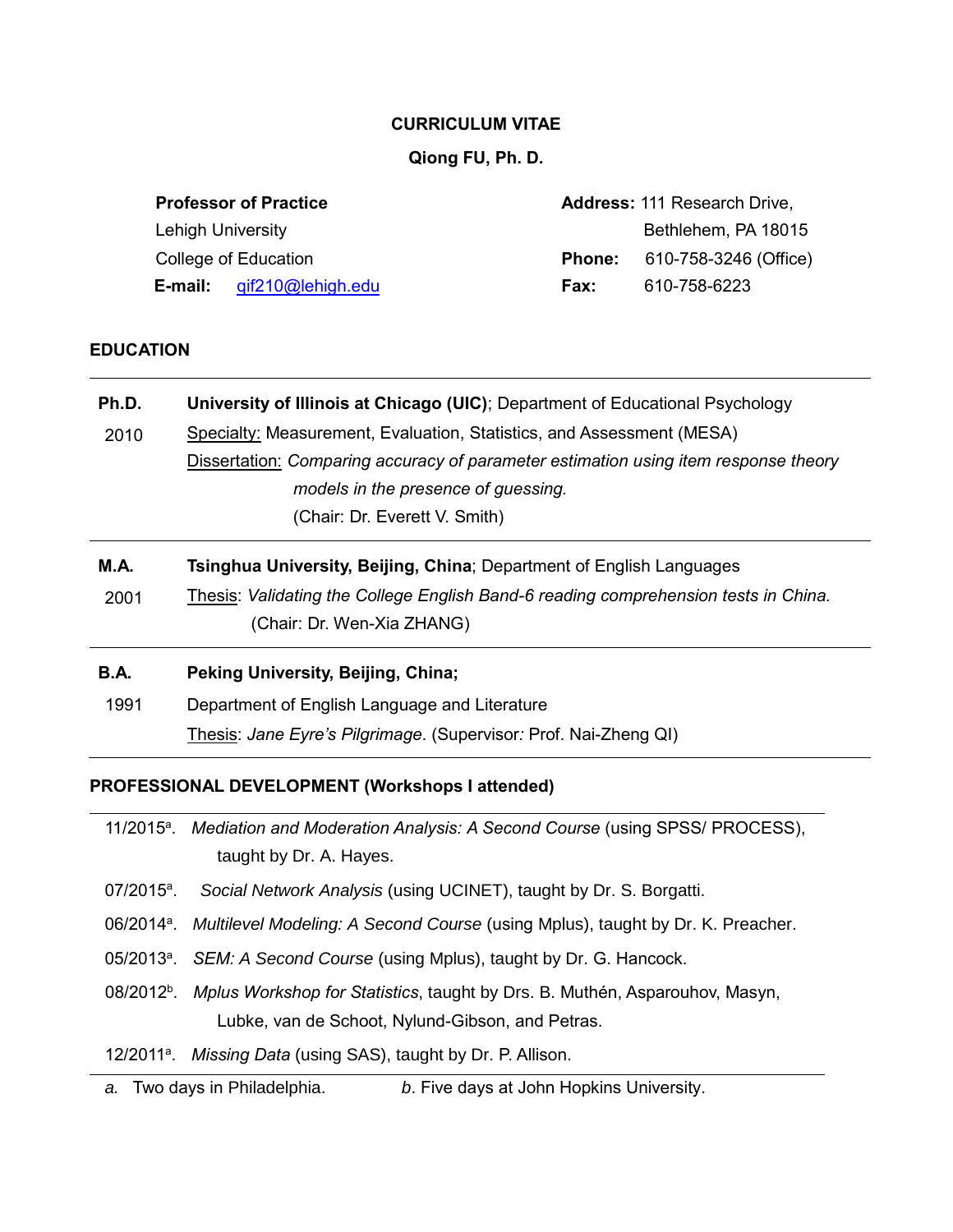# **WORK EXPERIENCES**

| $08/2016 -$            | Professor of Practice at the College of Education (COE), Lehigh University.                                                        |  |
|------------------------|------------------------------------------------------------------------------------------------------------------------------------|--|
| present                | Duties:                                                                                                                            |  |
|                        | (1) Teaching graduate-level courses in statistics, research, & psychometrics;                                                      |  |
|                        | (2) Collaborating as statistician and evaluator on grant proposals and research                                                    |  |
|                        | projects in education, psychology, & bioscience fields;                                                                            |  |
|                        | (3) Providing consultation in quantitative research design, measurement/                                                           |  |
|                        | psychometrics, statistics, and evaluation for COE faculty and graduate students                                                    |  |
|                        | <b>Courses Taught:</b>                                                                                                             |  |
|                        | EDUC408-Introduction to Statistics (Fall, 13-14, 16-20; Online Sp., 15, 17, 19);                                                   |  |
|                        | EDUC409-Analysis of Experimental Data (Sp., 11 to 14, 16, 18-21);                                                                  |  |
|                        | EDUC410-Univariate Statistical Models (Fall, 11, 12, 15);                                                                          |  |
|                        | EDUC412-Advanced Applications of Psychometric Principles (Sp. 16; Sp. 20);                                                         |  |
|                        | EDUC403-Research (Sp. 11).                                                                                                         |  |
|                        | <b>Workshops:</b> (2015, 2017; Fall 2019—Spring 2020)                                                                              |  |
|                        | Mediator Moderator Analyses (for SEM in Mplus; for regression in SPSS                                                              |  |
|                        | /PROCESS); Power Analyses (G*Power); Logistic Regression in SPSS;                                                                  |  |
|                        | Rasch Modeling (WINSTEPS); Training for software (SPSS, SAS).                                                                      |  |
| $10/2010 -$<br>08/2016 | Research Scientist at COE, Lehigh University. Same duties as above.                                                                |  |
| 05/2004-               | Research Assistant (Consultant) at the MESA Lab, University of Illinois at                                                         |  |
| 08/2010                | Chicago (UIC). Part-time (10-20 hours per week).                                                                                   |  |
| Sp. 2010               | Instructor for EPSY505 (Advanced ANOVA and Regression) at UIC.                                                                     |  |
| Summer                 | Intern for 8 weeks in the Research Department at the Houghton Mifflin Harcourt                                                     |  |
| 2007                   | Company, IL. Participated in (a) large-scale operational data editing, test/item analy                                             |  |
|                        | Rasch calibration, scaling, standard setting, and (b) national school sampling.                                                    |  |
| 08/1991-               | Faculty in the English Department, Peking University (PKU; aka. Beijing Univ.)                                                     |  |
| 07/2003                | Health Science Center (HSC; aka. Beijing Medical University by 2000), China.<br>Honors: Excellent Teacher in 1995, 2002, and 2003. |  |
| 09/1996-               | Leader of the English Teaching Program for the Eight-Year M.D. or Ph.D. track                                                      |  |
| 07/2003                | students at PKU-HSC, Beijing, China.                                                                                               |  |
| 06/1995-               | <b>Item screener</b> for English vocabulary and reading comprehension tests, essay                                                 |  |
| 07/2003                | rater, and (in 2003) rater supervisor for the National College English Test Band-4/6                                               |  |
|                        | Essay rater and (2000~2004) reading comprehension test<br>(CET-4/-6) in China.                                                     |  |
|                        | writer for doctoral students' entrance exams for the Ministry of Health in China.                                                  |  |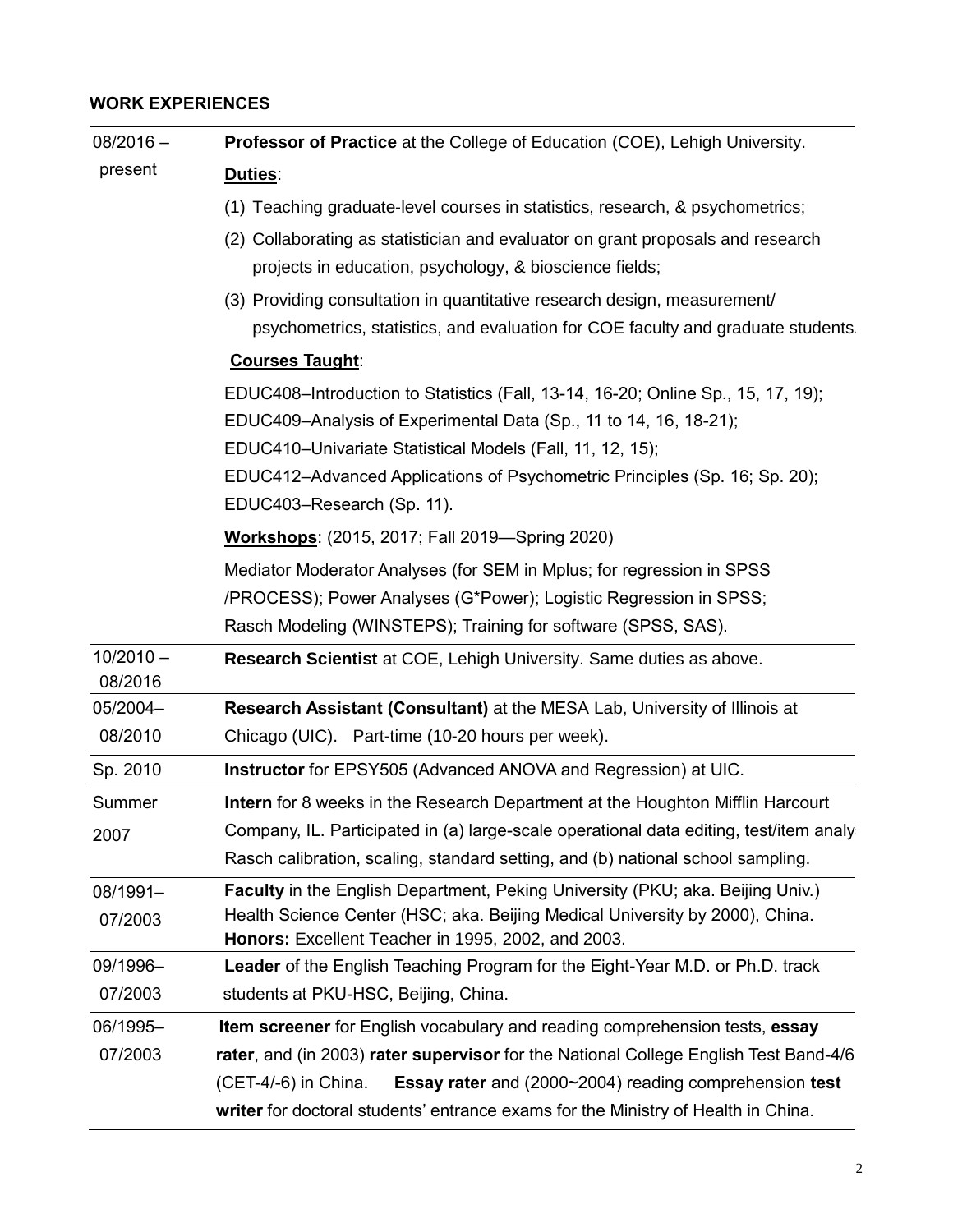### **FUNDED GRANT PROJECTS (My roles: 1. Statistician\*; 2. Evaluator).**

- 06/2020 05/2024. Collaborative Research: Expanding Socio-Environmental Science Investigations with Geospatial Technologies in High Schools (\$1,667,845 for Lehigh Univ.). National Science Foundation (NSF): Innovative Experiences for Students and Teachers program. PIs: Drs. Thomas Hammond, Kate Popejoy, et al. Role 1.
- 09/2016 08/2019. *Socio-Environmental Science Investigations Using the Geospatial Curriculum Approach with Web Geospatial Information Systems* (\$1,199,794). National Science Foundation (NSF): Innovative Experiences for Students and Teachers program. PIs: Drs. Alec Bodzin, Thomas Hammond, et al. at Lehigh. Role 1.
- 09/2014 08/2018 with extension to 2019. *Multisite Study of School-Based Treatment Approaches for Adolescents with ADHD* (\$3.05 million). Institute of Education Sciences (IES). PIs: Drs. Steven Evans (Ohio U) and George DuPaul (Lehigh). Role 1.
- 09/2013 08/2015. *Little Talks: Developing the Role of Early Head Start Home Visitors to Provide Evidence-Based Intervention to Families* (\$889,102). U.S. Department of Health and Human Services, Health Resources and Service Availability. PI: Dr. Patricia Manz at Lehigh. Role 1.
- 07/2011 06/2013. *Promoting Spatial Thinking with Web-based Geospatial Technologies* (\$438,161). NSF. PI: Dr. Alec Bodzin at Lehigh. Role 1.
- 09/2017 05/2020. *The GAANN (Graduate Assistance in Areas of National Need) grant project*. U.S. Department of Education. PI: Dr. Almut Hupbach, Dept of Psychology at Lehigh. Role 2.
- 08/2017 07/2022. *Cognitive deficiency as a source of reproductive isolation between hybridizing species.* NSF. PI: Dr. Amber Rice, Biological Sciences at Lehigh. Role 2.

*\** As a statistician, I contribute to research design and do write-up for Data Analysis in the proposal. If funded, I provide consultation, do random sampling, run the complex data analyses (e.g., HLM, SEM, LCA, Rasch), and participate in generation of reports, presentations, and publications.

### **CONSULTATION FOR GRADUATE STUDENTS' RESEARCH**

Research design; Sampling; Power analysis; Missing data;

Psychometrics (classical & Rasch); Scale development, validation, or optimization;

Statistics (Single or multi-level, cross-sectional or longitudinal data; Uni- or multivariate data analyses; Large-scale weighted data.)

*Software*: SPSS, SAS, HLM7 or 8, Mplus, WINSTEPS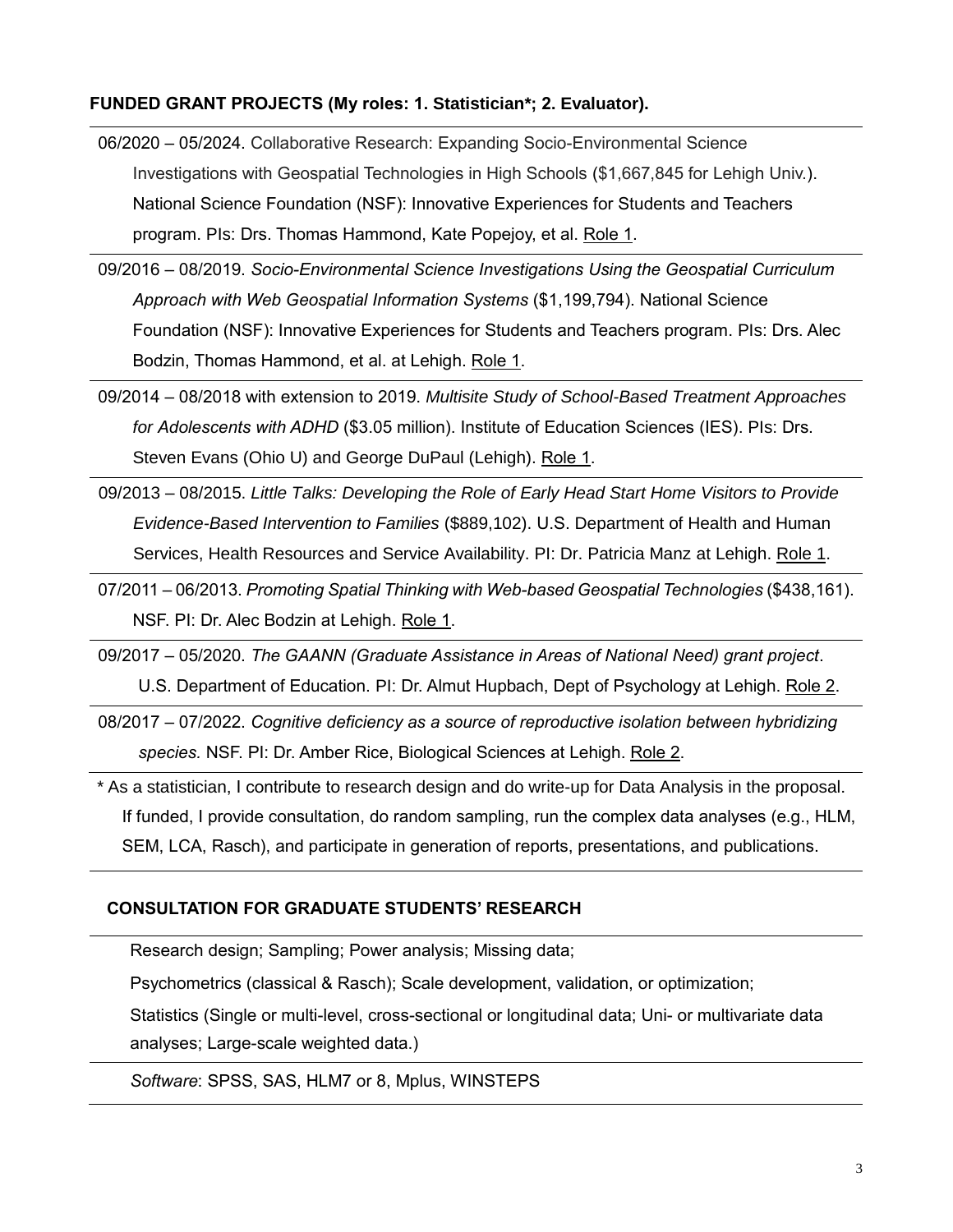### **RESEARCH COMMITTEE MEMBERSHIP**

- *Completed Dissertation* **committees at Lehigh University:**
- 1. Amanda Gernhart (Chair: Dr. Patti Manz), 1/2014–5/2015.
- 2. Ali Shameem (Chair: Dr. Tom Hammond), 8/2014–12/2016.
- 3. Dolly Singley (Chair: Dr. Linda Bambara), 1/2015–5/2017.
- 4. Gina Gullo (Chair: Dr. Floyd Beachum), 9/2016–4/2017.
- 5. Preeti Kumari (Chair: Dr. Alex Wiseman), 8/2017–8/2018.
- 6. Sam Hopp (Chair: Dr. Alex Wiseman), 8/2017–5/2018.
- 7. Kelly Grace (Chair: Dr. Nikki Tannanbaum), 8/2017– 5/2019.
- 8. Lauren Conston (Chair: Dr. Floyd Beachum), 9/2017–4/2019.
- 9. Jessica Liu (Chair: Chris Liang) –March 2020
- 10. Bob (Robert) Steckel, Jr. (Chair: Dr. Craig Hochbein) –April 2020
- *Completed Dissertation* **committees at the UIC (2014 & 2017)**:
	- o MESA Program, Department of Educational Psychology:

Jonathan Brown (Chair: Dr. James Pellegrino), 4/2014–8/2014.

o Marketing Department:

Tatiana Barakshina (Chair: Dr. Alan Malter), 9/2015–8/2017

- *Completed Qualifier Projects* for \_ Doctoral Students, Lehigh
- *In-progress Dissertation* **committees** at Lehigh: 12 students (2 from CIE, 2 Educational Leadership, 2 TLT, 3 Counseling Psych, and 3 School Psych)

# **PUBLICATIONS**

- DuPaul, G., **Fu, Q.**, Anastopoulos, A., Reid, R., Power, T. (2020). ADHD Parent and Teacher Symptom Ratings: Differential Item Functioning Across Gender, Age, Race, and Ethnicity. *Journal of Abnormal Child Psychology. 48*: 679–691. https://doi.org/10.1007/s10802-020-00618-7
- Bodzin, A., Hammond, T., **Fu, Q.**, & Farina, W. (2020). Development of Instruments to Assess Students' Spatial Learning Attitudes (SLA) and Interest in Science, Technology and Geospatial Technology (STEM-GEO). *International Journal of Educational Methodology, 6*(1): 67 – 81.
- DuPaul, G., Dahlstrom-Hakki, I., Gormley, M., **Fu, Q.**, Pinho, T., & Banerjee, M. (2017). College students with ADHD and LD: Effects of support services on academic performance. *Learning Disabilities Research & Practice, 32,* 246-256.
- Shapiro, E. S., Gebhardt, S., Flatley, K., Guard, K. B., **Fu, Q.,** Leichman, E. S., Calhoon, M. B., & Hojnoski, R. (2017). Development and validity of the Rating Scales of Academic Skills for Reading Comprehension. *School Psychology Quarterly, 32*(4):509-524. (Cont'd)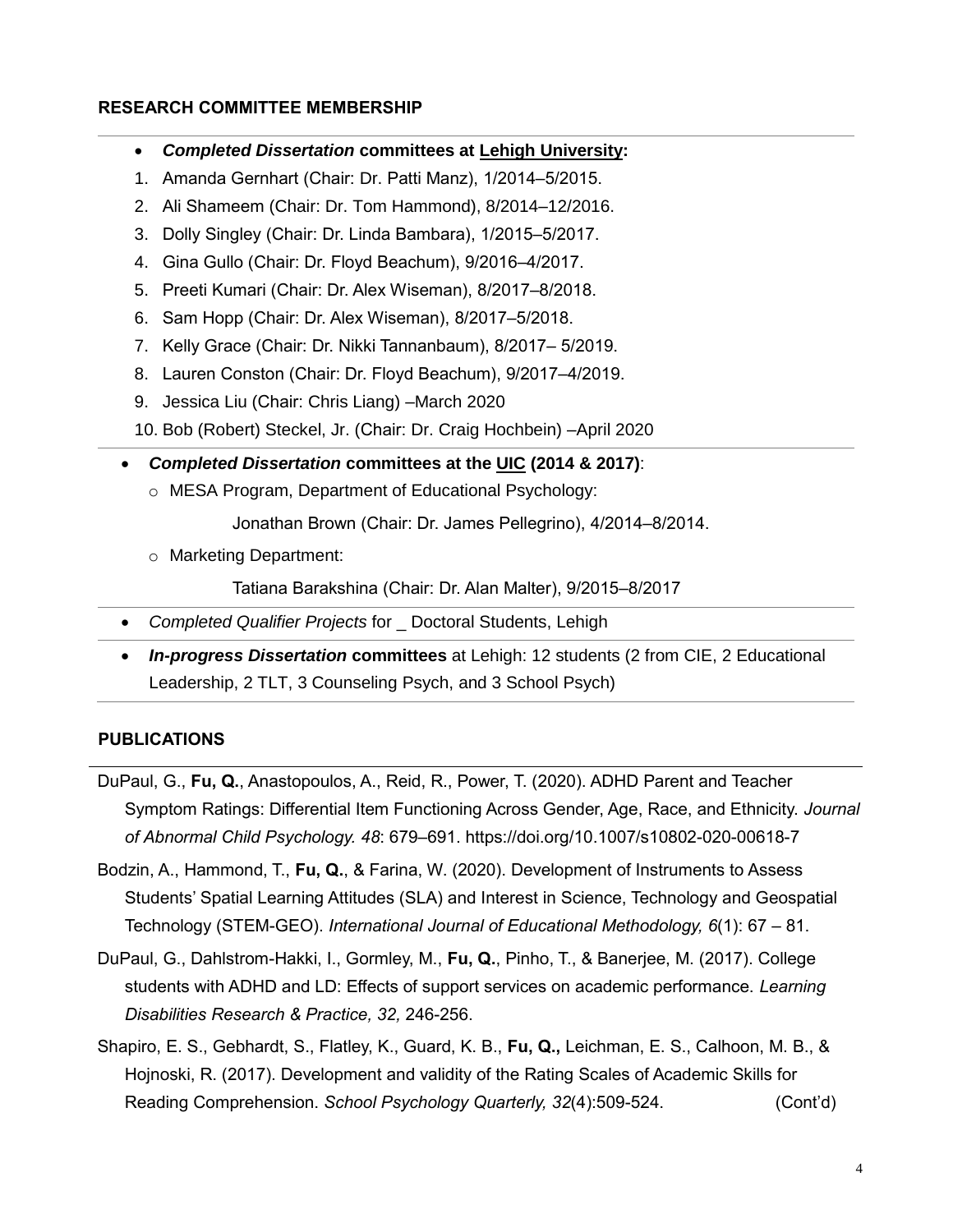### **PUBLICATIONS** (Cont'd)

- Manz, P. H., Bracaliello, C. B., Pressimone, V. J., Eisenberg, R. A., Gernhart, A. C., **Fu, Q.**, & Zuniga, C. (2016). Toddlers' expressive vocabulary outcomes after one year of Parent–Child Home Program services. *Early Child Development and Care*, *186*(2): 229-248.
- Shapiro, E. S., Dennis, M. S., & **Fu, Q.** (2015). Comparing computer adaptive and curriculumbased measures of math in progress monitoring. *School Psychology Quarterly, 30*, 470-487. Available on<http://dx.doi.org/10.1037/spq0000116>
- Bodzin, A., **Fu, Q.**, Bressler, D. & Vallera, F. (2015). Examining the enactment of web GIS on students' geospatial thinking and reasoning and tectonics understandings. *Computers in the Schools*, *32*, 63-81.
- Bodzin, A., **Fu, Q.**, Kulo, V., & Peffer, T. (2014). Examining the effect of enactment of a geospatial curriculum on students' geospatial thinking and reasoning. *Journal of Science Education and Technology, 23*(4): 562-574. DOI: 10.1007/s10956-014-9488-6
- Bodzin, A., & **Fu, Q.** (2014). The effectiveness of the geospatial curriculum approach on urban middle level students' climate change understandings. *Journal of Science Education and Technology, 23*(4): 575-590. DOI: 10.1007/s10956-013-9478-0
- Bodzin, A., **Fu, Q.**, Peffer, T., & Kulo, V. (2013). Developing energy literacy in U.S. middle level students using the geospatial curriculum approach. *International Journal of Science Education, 35*(9), 1561-1589. DOI: 10.1080/09500693.2013.769139
- DuPaul, G. J., Carson, K. M., & **Fu, Q.** (2013). Medical home care for children with special needs: Access to services and family burden. *Journal of Children's Health Care, 42*(1), 27-44. DOI: 10.1080/02739615.2013.753813
- Donahue, M., **Fu, Q.**, & Smith, E. V. Jr. (2012). Beliefs about Language Development: Construct Validity Evidence. *Journal of Applied Measurement, 13*(4), 336-359.
- DuPaul, G. J., Carson, K. M., & **Fu, Q.** (2011). Promoting comprehensive treatment for children with ADHD through medical home services. *The ADHD Report, 19*(6), 1-4.
- Yuen, M., Smith, E. V. Jr., Dobria, L., & **Fu, Q.** (2009). The Study Skills Self-Efficacy Scale for use with Chinese students. *Journal of Applied Measurement, 10*, 266-280.
- **Fu, Q**., & Zhang, W.-X. (2003). Verifying the construct validity of CET-6 reading comprehension tests. In W.-Zh. Hu (Ed.), *ELT in China 2001 – Papers presented at the third international symposium on ELT in China* (pp. 1032-1043). Beijing: Foreign Language Teaching and Research Press.
- Zhang, W.-X., & **Fu, Q**. (2002). Using verbal reports in verifying construct validity of CET-6 reading Tests. *Teaching English in China, 25*(4), 2-5. (CONT'D)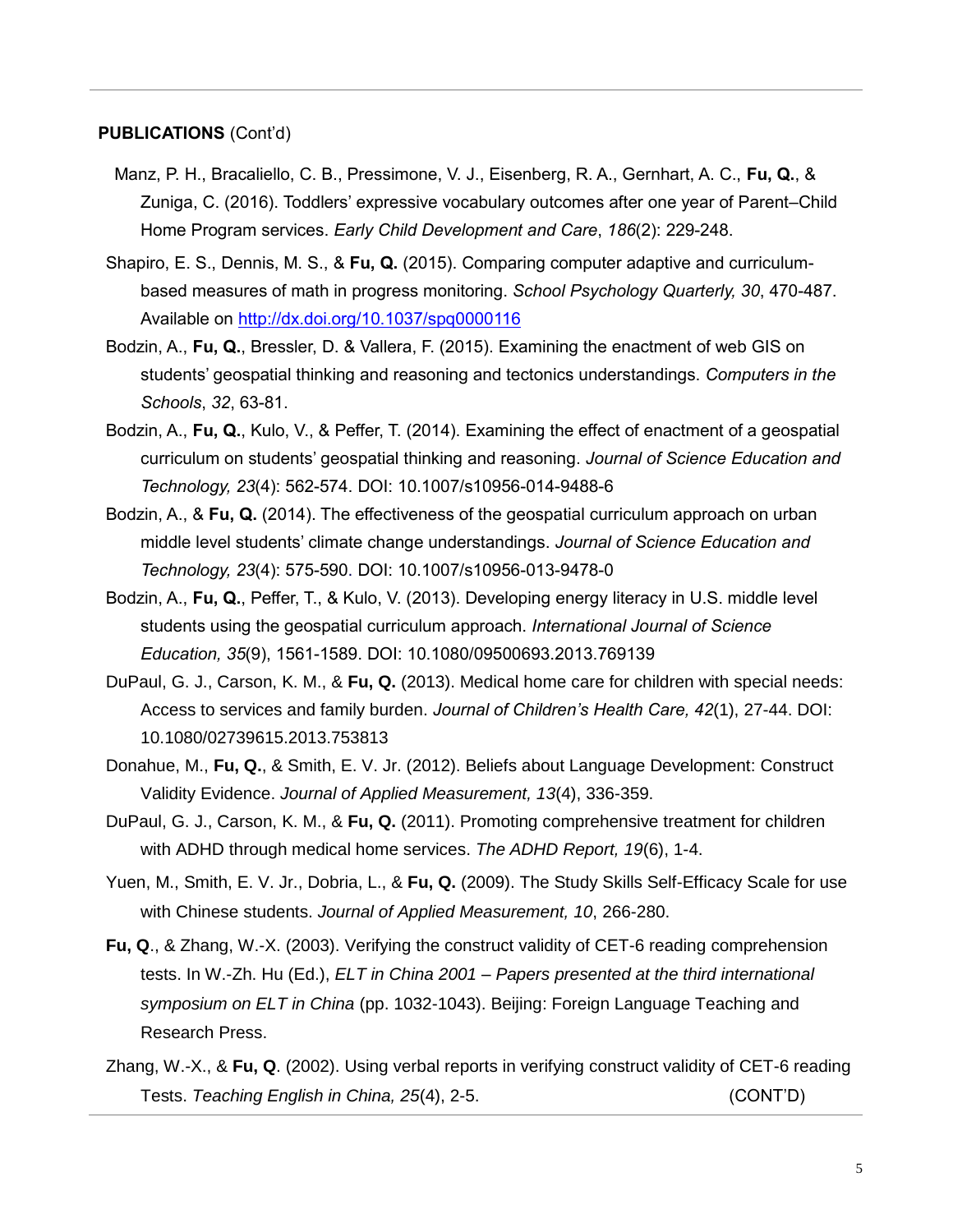### **PUBLICATIONS** (CONT'D)

- **Fu, Q.**, & Zhang, W.-X. (2002). The role of verbal reports in exploring the reading comprehension tests. *Journal of Xi'an Foreign Language University, 10*(4), 90-93.
- **Fu, Q**. (2001). Verifying the validity of CET-6 reading comprehension tests. In *Foreign Language Teaching* (pp. 94-99). Beijing: Tsinghua University Press.
- **Fu, Q**. (1998). Transfer of Chinese language in English writing. In *Foreign Language and Culture Studies* (Vol. 3, pp. 27-30). Jilin Province, China: Jilin University Press.

#### **CONFERENCE PRESENTATIONS**

- Bodzin, A. M., Hammond, T. C., **Fu, Q**., & Farina, W. (2020, Apr.). *Optimizing Instruments for Students' Spatial Learning Attitudes and Interest in Science, Technology, and Geospatial Technology* [Poster Session]. AERA Annual Meeting San Francisco, CA <http://tinyurl.com/uy59wer> (Conference Canceled).
- DuPaul, G.J., Power, T.J., **Fu, Q**., Anastopoulos, A.D., & Reid, R. (2020, Feb.). *ADHD parent and teacher ratings: Measurement invariance across child characteristics.* Paper presented at the annual convention of the National Association of School Psychologists, Baltimore, MD.
- Popejoy, K., Bodzin, A., Hammond, T., **Fu, Q**., & Farina, W. (2020, Jan.). *The impact of STEM mentors in technology-driven socio-environmental science investigations*. Paper presented at the Association for Science Teacher Education (ASTE) Meeting, San Antonio, TX.
- Bodzin, A., Hammond, T., **Fu, Q**., & Farina, W. (2019, Apr.). The Implementation of Socio-Environmental Science Investigations Using Mobile Learning and Web GIS: Pilot Test Findings. Paper presented at the annual NARST Conference, Baltimore, MD.
- Evans, S. W., DuPaul, G. J., Owens, J. S., Benson, K., Ray, A. R., & **Fu, Q.** (2018, Nov.). The BEST Program: Effects on Social and Behavioral Functioning. Paper presented at the annual convention of the Association for Behavioral and Cognitive Therapies, Washington D.C.
- DuPaul, G. J., et al. (2018, Nov.). The Bridges to Educational Success for Teens (BEST) Program: Effects on Academic Functioning. Paper presented at the ABCT convention.
- Rocchino, G. H., Liang, C. T. H., **Fu, Q.**, Lin, X., Melo, K., Paulvin, C., & Suro, B. (2017, Aug.). *Project Up2: Testing a culturally-modified intervention to improve academic motivation & goal setting.* Poster presented at the Annual Convention of the American Psychological Association (APA), Washington D. C.
- Shapiro, E. S., Guard, K., Flatley, K., & **Fu, Q.** (2015, Feb.). *Larger-scale validation of teacher rating scales for assessing reading and mathematics*. Poster presented at the Pacific Coast Research Conference, San Diego, CA. (CONT'D)